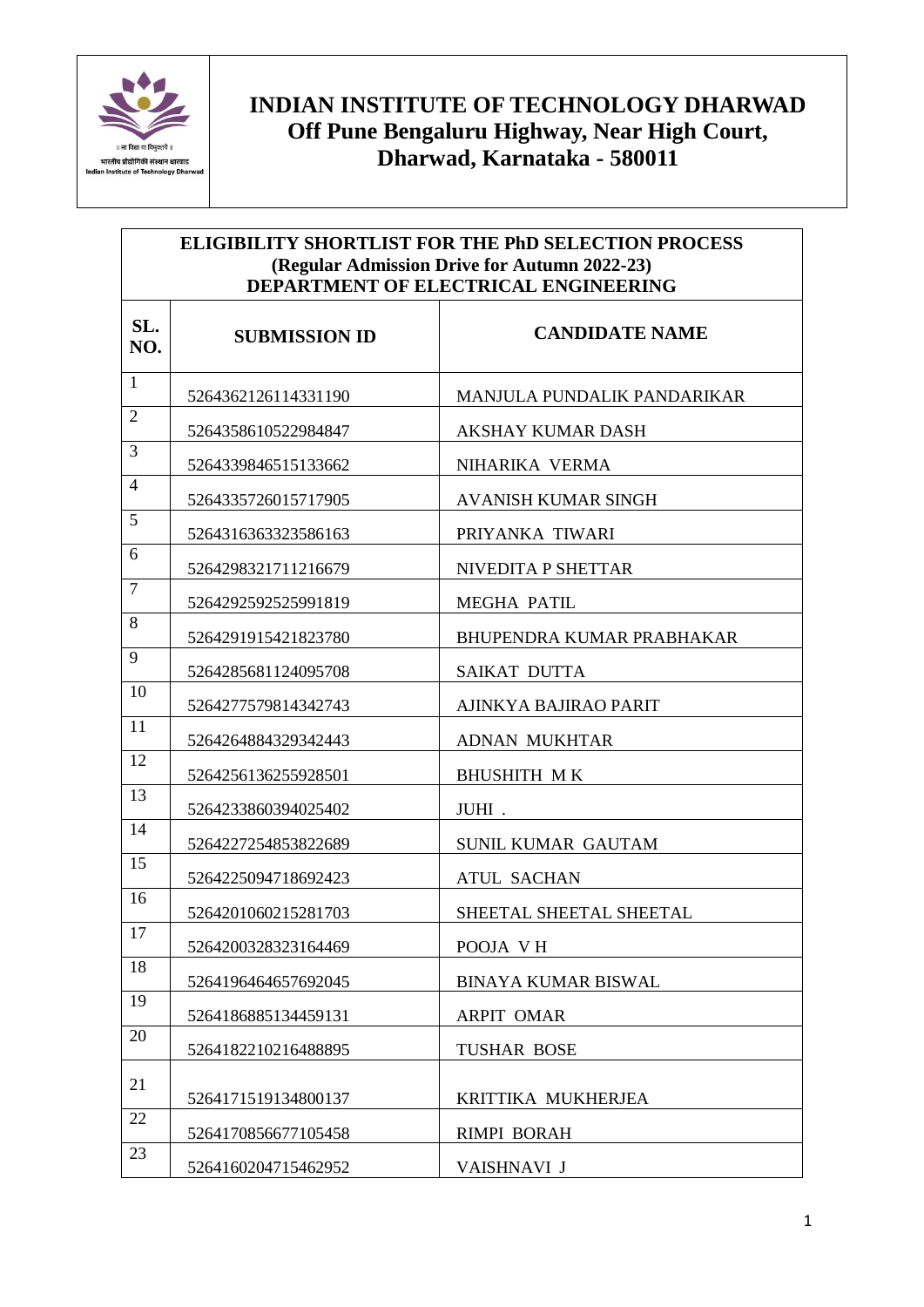

| 24 | 5264156594011222796 | E VAMSI KRISHNA                                |
|----|---------------------|------------------------------------------------|
| 25 | 5264111852121237249 | <b>JAINANDAN KUMAR MODI</b>                    |
| 26 | 5264089890423028709 | <b>SHWETA GALI</b>                             |
| 27 | 5264018572416715766 | <b>SOHAM SINHA</b>                             |
| 28 | 5263962727614231703 | JENIFER SUJITHA G                              |
| 29 | 5263730168261287866 | <b>KRATI JAIN</b>                              |
| 30 | 5263704376341651521 | <b>JAYANT KUMAR</b>                            |
| 31 | 5263659442419225021 | <b>RUPESH KC</b>                               |
| 32 | 5263620500228649536 | MANJUNATH CHANDRASHEKHAR<br><b>LAKKANNAVAR</b> |
| 33 | 5263596987312777534 | ARADHANA KHILLO                                |
| 34 | 5263548226343891609 | SUBHADIP SADHUKHAN                             |
| 35 | 5263512822418776310 | <b>BHANU PRATAP BHANU PRATAP</b>               |
| 36 | 5263480444713225752 | NIROJAKANTA SWAIN                              |
| 37 | 5263258112902761195 | <b>EESHA D</b>                                 |
| 38 | 5263220380816271007 | <b>NITIN KUMAR</b>                             |
| 39 | 5262997734222091908 | KUMARI MADHUMITA                               |
| 40 | 5262903758977442734 | NIRAJ KUMAR                                    |
| 41 | 5262887898338223383 | VAIBHAV PRAKASH SRIVASTAVA                     |
| 42 | 5262758896916314017 | SHUBHAM PRAJAPATI                              |
| 43 | 5262739707912578193 | <b>VELPURI LEELA DEVI</b>                      |
| 44 | 5262653366812409896 | SHREEKAVIYA D                                  |
| 45 | 5262632453321203558 | MANORANJAN SATAPATHY                           |
| 46 | 5262566280884360110 | NISHA KUMARI                                   |
| 47 | 5262541445316219175 | PRIYADARSHINI BEHERA                           |
| 48 | 5262310353127982113 | AISHWARYA TOMAR                                |
| 49 | 5261999833915766638 | PABAN SAPKOTA                                  |
| 50 | 5261996913517885392 | VELAMPALLI CHINA SAI RAMAKRISHNA               |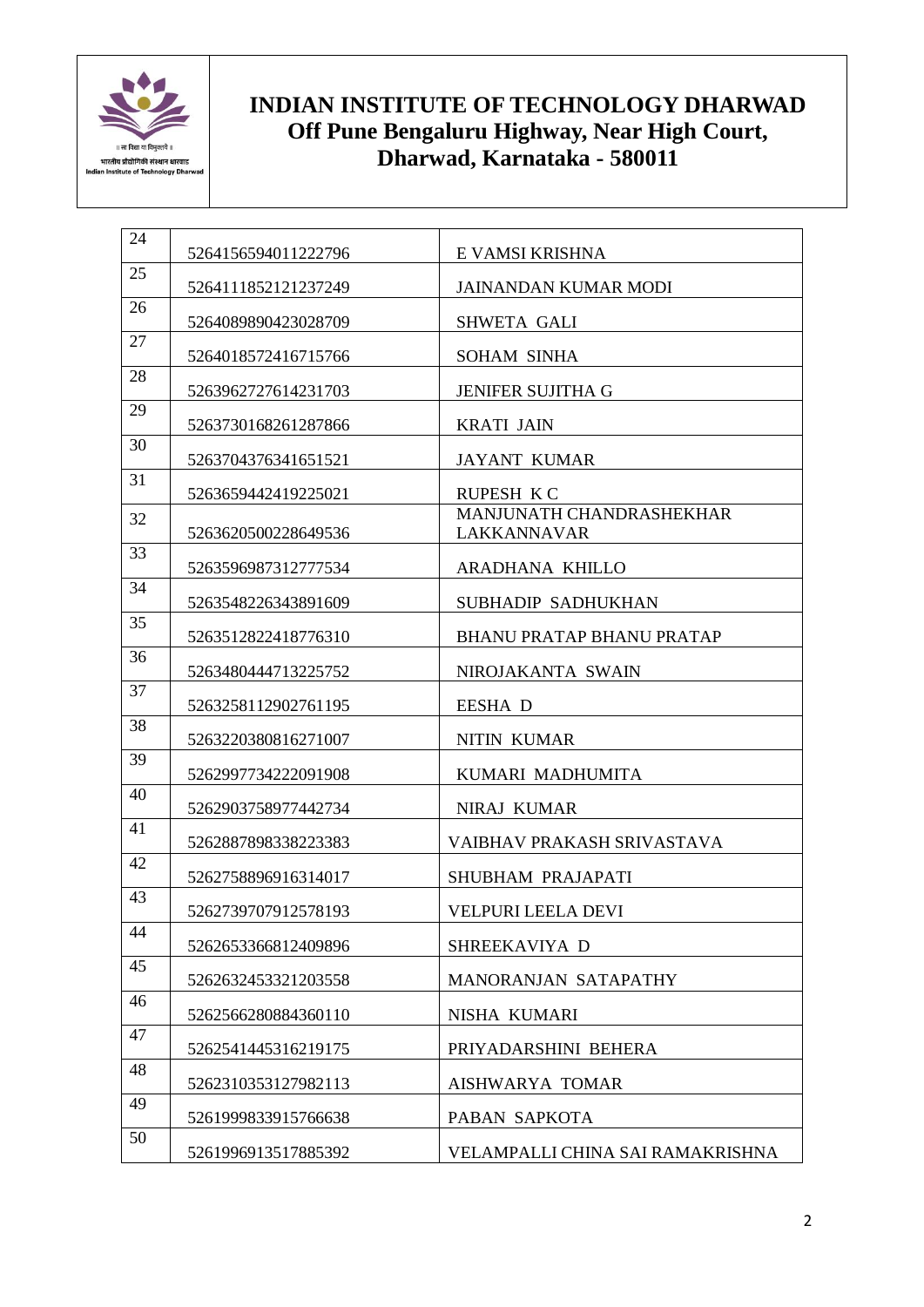

| 51              | 5261933933817147372 | <b>SOBIA NADEEM</b>             |
|-----------------|---------------------|---------------------------------|
| 52              | 5261901629528445247 | <b>BIBHU PADARBINDA MOHANTY</b> |
| 53              | 5261893280912369083 | <b>SWASTIK KUMAR SAHU</b>       |
| 54              | 5261759492312613789 | PATEEL GP                       |
| 55              | 5261720592229962716 | <b>ADARSH DUBEY</b>             |
| 56              | 5261717341221732724 | <b>MANISH THAKRAL</b>           |
| 57              | 5261686088611175832 | NISHANT                         |
| 58              | 5261602666687212836 | <b>ARKA DUTTA</b>               |
| 59              | 5261540615814384905 | SOWJANYA K                      |
| 60              | 5261540803112226302 | <b>BIPLAB SARKAR</b>            |
| 61              | 5261526494712424724 | NAGINENI SIVA SANKAR            |
| 62              | 5260860170446431714 | <b>BASANT PANDAGRE</b>          |
| 63              | 5260753130115945687 | LAVATI HEMANTH KRISHNA          |
| 64              | 5260671665521519701 | PRIYA NAVANEETHAKRISHNAN        |
| 65              | 5260653245016001613 | SUPRIYA NINGAPPA PUTTAPPANAVAR  |
| 66              | 5260225023881945043 | <b>UDAY VAIDYA</b>              |
| 67              | 5259339976023149038 | PANKAJ KUMAR CHOURASIYA         |
| 68              | 5258959069615151454 | <b>ABHAY KUMAR</b>              |
| 69              | 5258583828667821224 | SIVA AK                         |
| 70              | 5258507926111784212 | <b>SAPAM RHISON SINGH</b>       |
| $\overline{71}$ | 5258423777719991851 | M CHETHAN                       |
| 72              | 5258337153941559787 | <b>JIJIVISHA SINGH</b>          |
| 73              | 5258318181019140155 | <b>AABIROO AMIN BHAT</b>        |
| 74              | 5258316285711696016 | <b>JACINTA JYRWA</b>            |
| 75              | 5258300320121329192 | <b>SUBHANKAR DAS</b>            |
| 76              | 5258288943121703197 | <b>KUNAL KRANTI DAS</b>         |
| 77              | 5258284084604466117 | SANTOSH RUDRAPPA MADIWAL        |
| 78              | 5258283002714211307 | <b>ROSHAN KUMAR SINGH</b>       |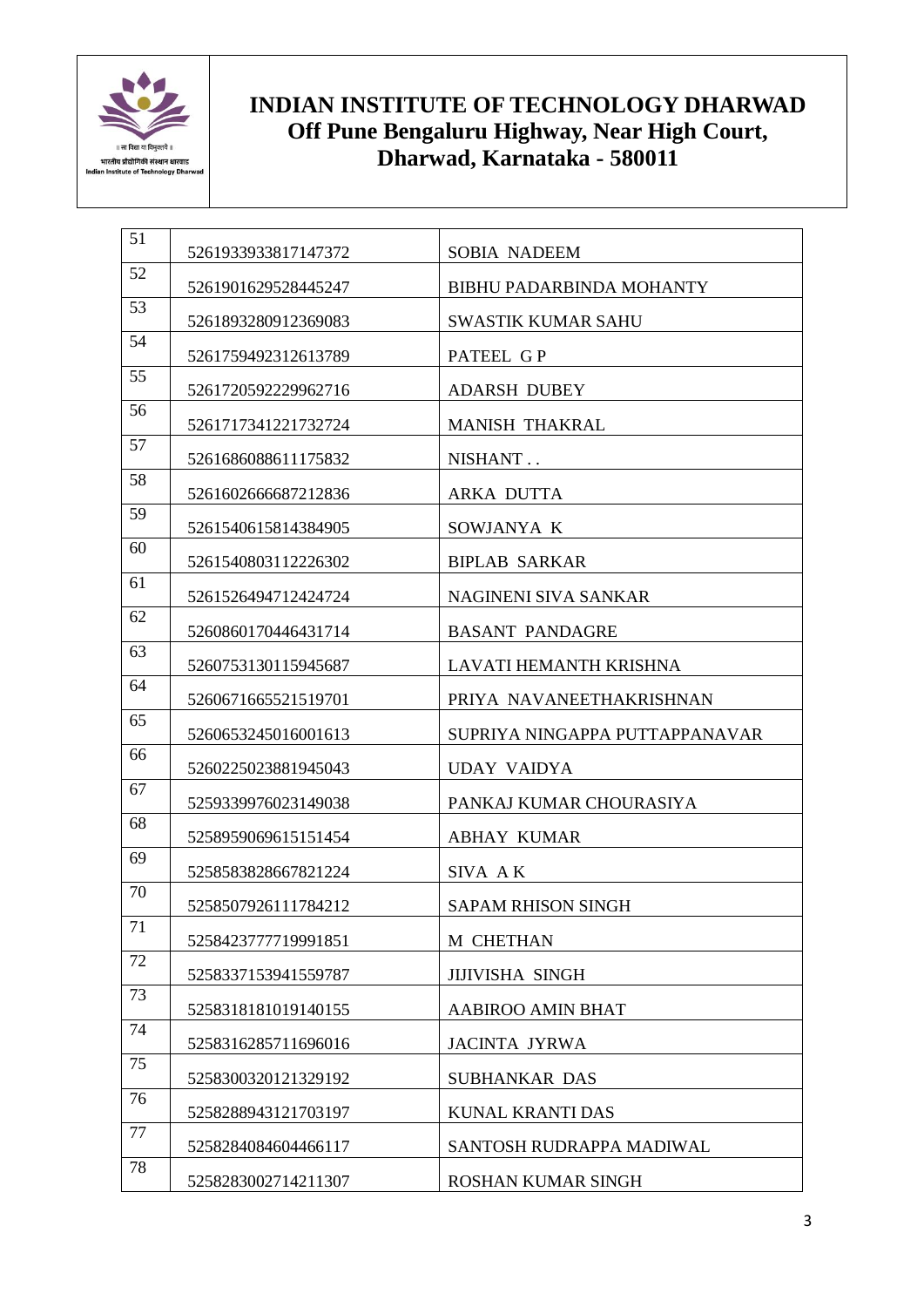

| 79  | 5258280114617540431 | <b>BIKKAVALLI SURYA TEJA</b>   |
|-----|---------------------|--------------------------------|
| 80  | 5258154267466753325 | <b>UMAR RASHID</b>             |
| 81  | 5258136904726170662 | <b>MANJUNATH HOMBAL</b>        |
| 82  | 5258071099823069130 | <b>RAJAT KUMAR</b>             |
| 83  | 5258036827478292027 | NISHANT MISHRA                 |
| 84  | 5257997528276607066 | <b>JYOTI KUSHWAHA</b>          |
| 85  | 5257739854434595187 | <b>CHANDRA SEKHAR TRIPATHY</b> |
| 86  | 5257730040312966618 | <b>SUNNY SUNNY</b>             |
| 87  | 5257725682518509324 | NEHA KUMARI                    |
| 88  | 5257715885864845224 | <b>ANKUSH SHARMA</b>           |
| 89  | 5257696871608276075 | SHAILENDRA KUMAR SINHA         |
| 90  | 5257639230183493978 | <b>NITISH KUMAR</b>            |
| 91  | 5257634227295788258 | KUMBA SIVA SANKAR              |
| 92  | 5257506414343394404 | <b>JAY SINGH</b>               |
| 93  | 5257425149311574480 | NANDARAJA H SHADLAGERI         |
| 94  | 5257415116919125866 | PRINCE SACHAN                  |
| 95  | 5257400257281227774 | SOUNAK DUTTA                   |
| 96  | 5257347381191791303 | RUPALI SRIVASTAVA              |
| 97  | 5257311809022737327 | <b>GARGI MISHRA</b>            |
| 98  | 5257294627831524274 | <b>JYOTI GOLA</b>              |
| 99  | 5257262991223231223 | MITESHKUMAR BHARATBHAI PATEL   |
| 100 | 5257142017116442192 | PRADEEP KUMAR PANDIT           |
| 101 | 5256832346414931148 | SMITA KUMARI                   |
| 102 | 5256832227214892959 | CHINMAYA SHANKAR KULKARNI      |
| 103 | 5256788506123596717 | <b>CHHAYA VERMA</b>            |
| 104 | 5256706903521288975 | VISHWANATH PARASAPPA CHALAWADI |
| 105 | 5256681393715365893 | ROHIT KALYANI                  |
| 106 | 5256633387298207848 | MITIKIRI SAGAR BABU            |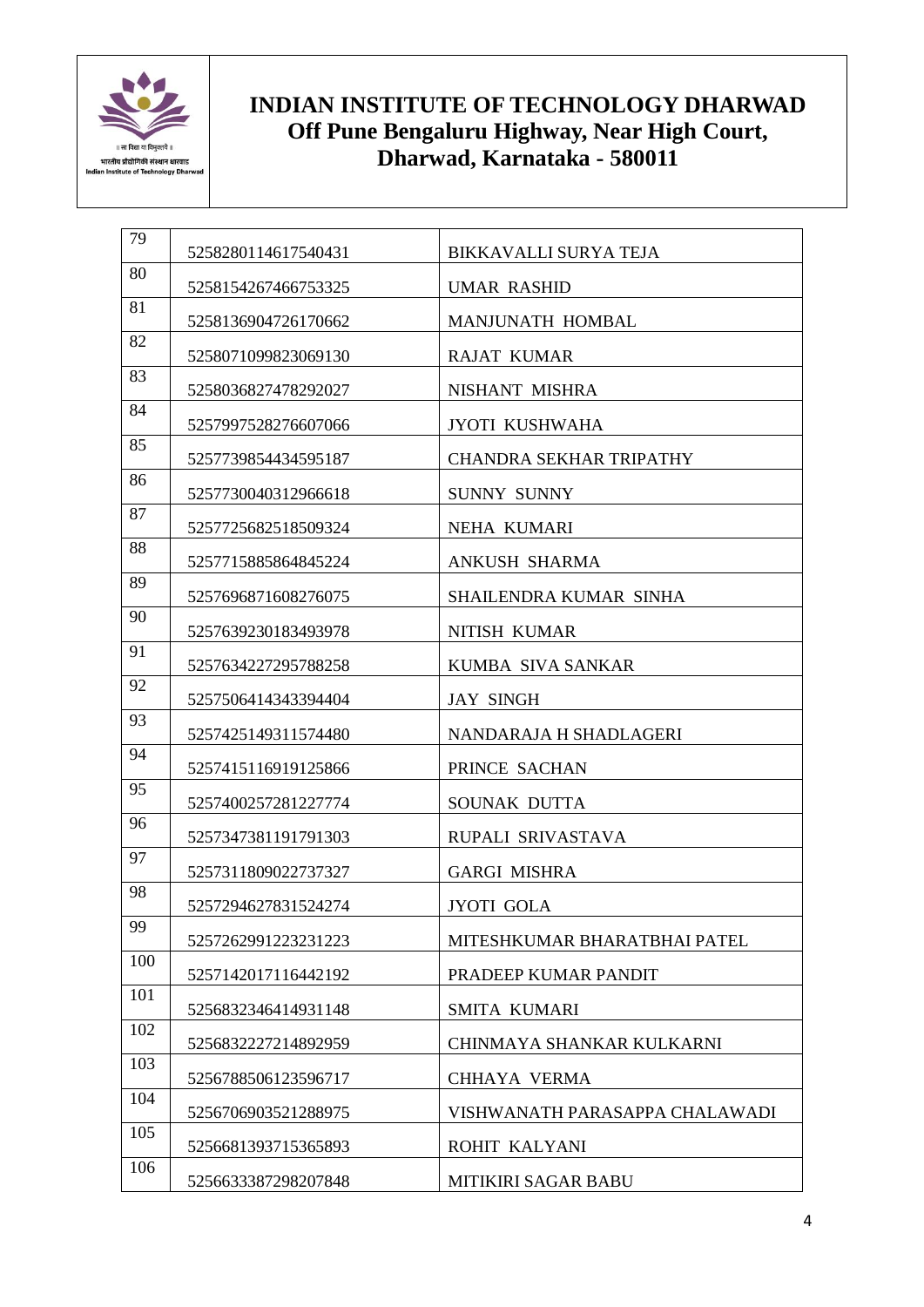

| 107 | 5256521278914640831 | <b>RAMA GAUTAM</b>              |
|-----|---------------------|---------------------------------|
| 108 | 5256392559417575627 | <b>RAJESH UPPARA</b>            |
| 109 | 5256384908121432297 | SHASHIDHAR S NEELAKANTHMATH     |
| 110 | 5256366271211827585 | AMARTYA PAUL                    |
| 111 | 5256342022209848612 | SHIVANAND KULAKARNI             |
| 112 | 5256336570311615826 | PRAGATI BALAJI KENDRE           |
| 113 | 5256309625503327941 | ARVIND KUMAR SAGAR              |
| 114 | 5255879273917470876 | DEBABRAT SARMA                  |
| 115 | 5255761128349940777 | PRIYA S                         |
| 116 | 5255737330116065555 | <b>AGI JOSEPH GEORGE</b>        |
| 117 | 5255677420118688760 | RAYABARAPU VENKATESWARLU        |
| 118 | 5255675006857002698 | NUSRAT PRAWEEN                  |
| 119 | 5255571613219091414 | RAVICHANDER B                   |
| 120 | 5255549834324361715 | AZHAR NAUSHAD INAMDAR           |
| 121 | 5255542269608917512 | <b>SHRUTI VERMA</b>             |
| 122 | 5255515684337910019 | <b>CHAITHANYA SS</b>            |
| 123 | 5255440423128100774 | RASHMI KUMARI                   |
| 124 | 5255437622991471112 | <b>KANGUJAM ANELIS</b>          |
| 125 | 5255088684615721723 | <b>ATHUL RAJ R S</b>            |
| 126 | 5255022728823149464 | <b>KOMALA SOARES</b>            |
| 127 | 5254889247114520506 | ELLAPU BHANU PRAKASH            |
| 128 | 5254801802217450765 | HIMANGKANA BORKOTOKY            |
| 129 | 5254722854815599682 | PULI SARASWATHI PULI SARASWATHI |
| 130 | 5254708551195093952 | ROHIT KANDPAL                   |
| 131 | 5254683608126033499 | SATISH CHIKKAMATH               |
| 132 | 5254601640219105521 | LALITA ADHIKARI                 |
| 133 | 5254539055415577793 | <b>SURESH KUMAR JAMURE</b>      |
| 134 | 5254225091294924294 | SANCHARI GHOSH                  |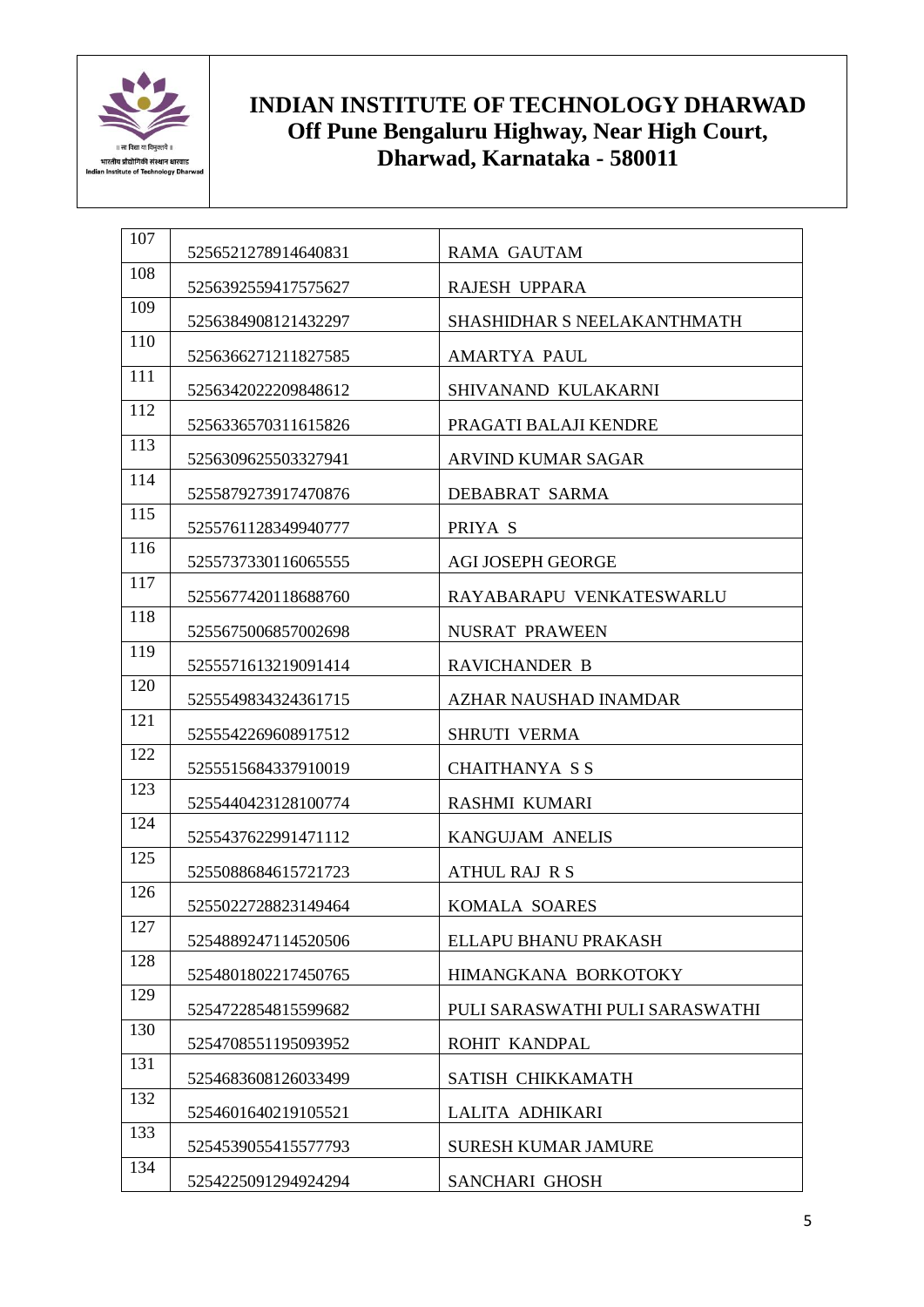

| 135 | 5254093451227066753 | <b>AMRITAYAN CHATTERJEE</b>                 |
|-----|---------------------|---------------------------------------------|
| 136 | 5254035351025931898 | LONE FAISAL                                 |
| 137 | 5253953477411957635 | VIKASH KUMAR PANIKA                         |
| 138 | 5253008245617798393 | <b>MADHAVI VISHNU PAWAR</b>                 |
| 139 | 5252953545427435531 | <b>SHAIK KARIMULLA</b>                      |
| 140 | 5252927542316478022 | PATEEL M G P                                |
| 141 | 5252583901023233837 | <b>JAVED AHMAD</b>                          |
| 142 | 5252278103317972229 | <b>SARANG KAPOOR</b>                        |
| 143 | 5252210016418111437 | <b>KBRG KUMAR</b>                           |
| 144 |                     |                                             |
| 145 | 5251965910717205583 | PRAVEEN MALLAPPA HUNASIGIDAD                |
| 146 | 5251184714219714129 | ATUL RANJAN SRIVASTAVA                      |
| 147 | 5250555390718834029 | <b>SHILPASHREE MS</b>                       |
| 148 | 5250554864318349654 | <b>SHALINI DESHMUKH</b>                     |
| 149 | 5250510484714438736 | NARESH KUMAR MEENA                          |
| 150 | 5250310488716790537 | <b>MALOTHU NARESH</b>                       |
| 151 | 5249352374718662603 | <b>ALOK RANJAN</b>                          |
| 152 | 5249006825526333896 | <b>NIJAS P</b>                              |
|     | 5248921802223723838 | <b>ANAND SATUPPA BURUD</b>                  |
| 153 | 5248612563647943036 | LUXMI KANT VISHWAKARMA                      |
| 154 | 5247272721515369303 | <b>JERIPOTHULA MADHU</b>                    |
| 155 | 5246965138215961059 | SINGAPOGU PREETHAM KUMAR                    |
| 156 | 5244753735106591831 | DEEPAK KUMAR                                |
| 157 | 5244443821978597473 | <b>GUTTI OM SURAJ</b>                       |
| 158 | 5243709654715105017 | VAVILAPALLI SATYA VENKATA<br><b>SANDEEP</b> |
| 159 | 5243023484413457280 | <b>TASAWOR AHMED SOFI</b>                   |
| 160 | 5242692739619118807 | ASHUTOSH DHAR DWIVEDI                       |
| 161 | 5241892259317537405 | SOUMITRA GHORAI                             |